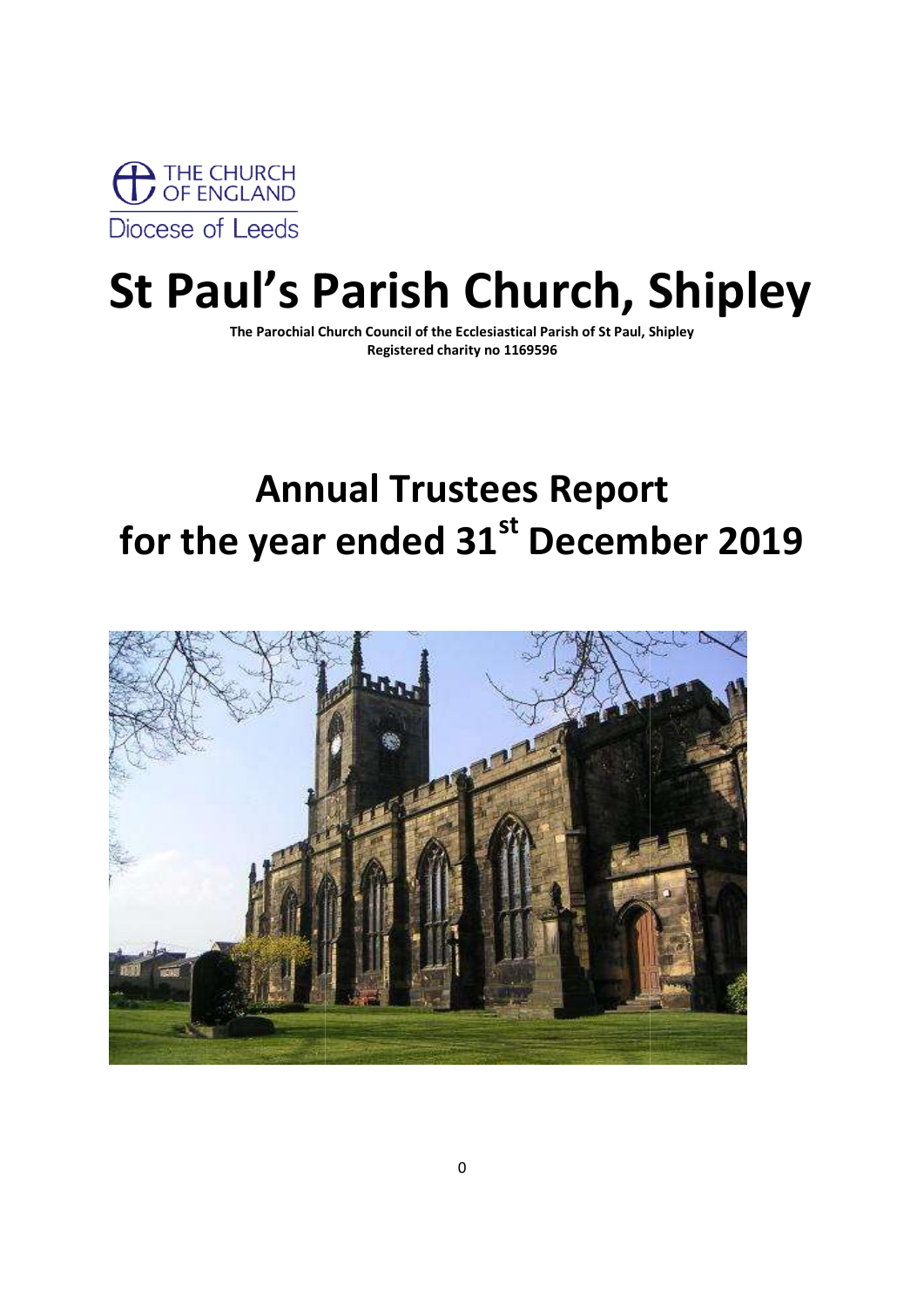## Annual Trustees Report for the year ended 31<sup>st</sup> December 2019

The PCC is jointly responsible for writing and producing this report.

## AIM AND PURPOSES

St Paul's Parochial Church Council (PCC) has the responsibility of cooperating with the incumbent, the Reverend Henriette Howarth, to promote in the ecclesiastical parish, the whole mission of the Church, pastoral, evangelistic, social and ecumenical. The PCC has a specific duty to maintain our historic grade 2 listed church building. In addition it has a responsibility to support the Church of England Primary Schools located within the parish boundaries. Shipley Primary School (aided) and Wycliffe Primary School (controlled) are our local Church Schools. Both of these schools are BDAT (Bradford Diocesan Academies Trust) Primary Academies.

## OBJECTIVES AND ACTIVITIES

The PCC is committed to enabling as many people as possible to worship at St Paul's and to be part of the church community. Our services and worship, through prayer and scripture, music and sacrament, encourage and foster faith in practice. When planning our activities and services for the year, the PCC is mindful of the Charity Commission's guidance on public benefit and in particular, the supplementary guidance on charities for the advancement of religion.

St Paul's church vision statement is:

We are a welcoming and inclusive Christian community who

- Worship the living God
- Love our neighbours and our world
- Share the good news

All our activities and services are guided and inspired by our faith in Jesus who we believe calls us to put our faith into practice in our daily lives. As a church community we offer prayer and worship, pastoral care, mission and outreach, hospitality and a variety of activities which help people of all ages in our parish to flourish.

To facilitate this work it is important that the church grounds and the fabric of the church building are continually maintained and developed.

## ACHIEVEMENTS AND PERFORMANCE

2019 has been a fruitful as well as challenging year in the life of the church as we continue to develop as a congregation and grow in our commitment to one another and the community. We believe that the people of Shipley have benefited from all our activities.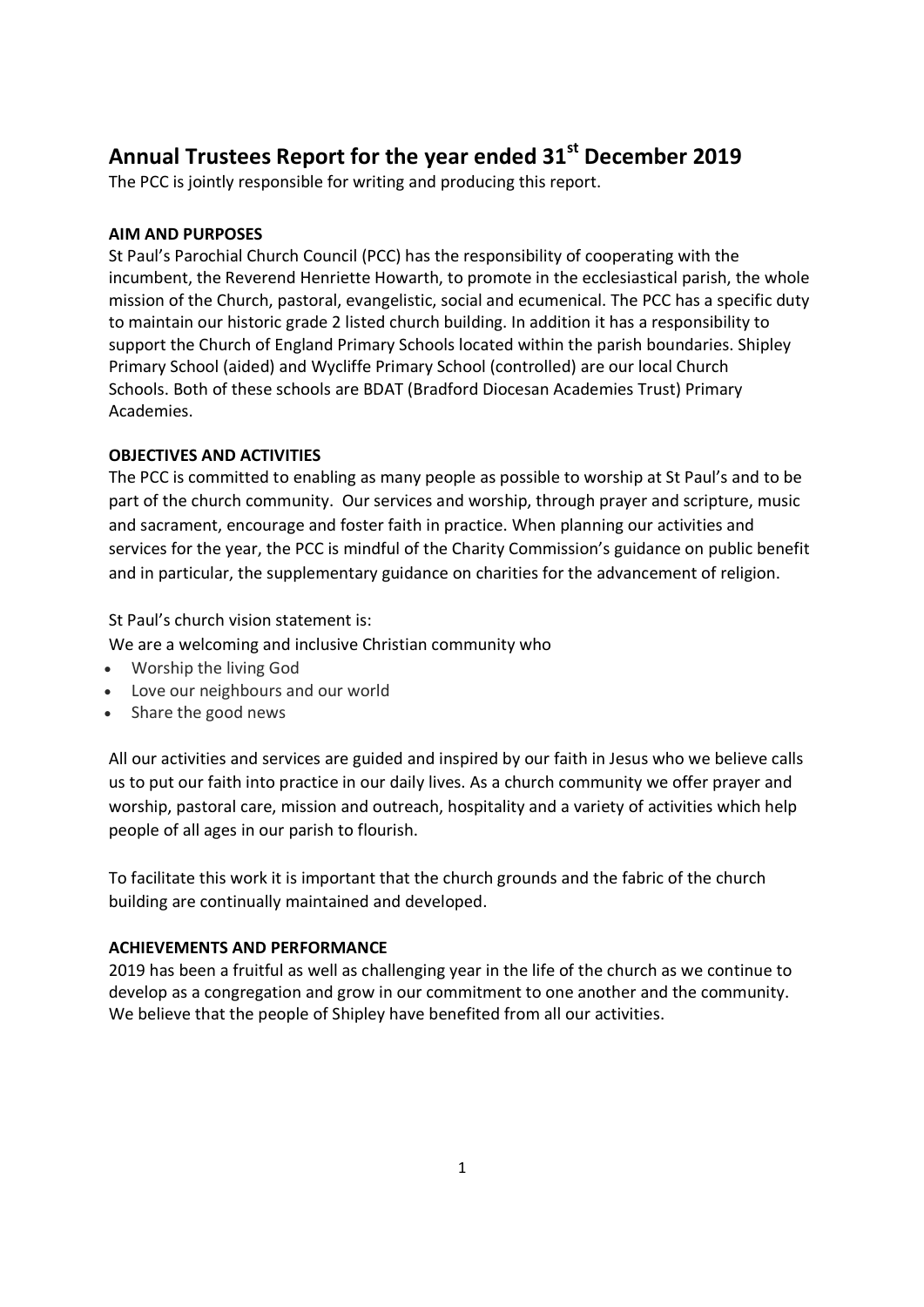#### MINISTRY TEAM

It is a key priority to develop all leadership in the church, especially given the number of services and activities taking place and the part-time nature of the vicar's post. In 2019, Henriette Howarth had to take leave from the month of September because of family circumstances. The church wardens Anne Luxton and Matt Stoney gave extra time and support to the church community at this time. The Reverend John Butler, associate priest, was able to take on many of the priestly tasks and duties, with the help of visiting priests. John's generous time commitment to St Paul's was made possible by his recent retirement from his post of school business manager. It is a tribute to the health of St Paul's church and God's goodness that the church continued to grow and flourish even in the absence of the incumbent.

The Reverend Colin Judd (retired), reader Chris Clough; director of music, Thomas Dixon and director of music for children and young people, Rachel Hesselwood are valued members of the ministry team. Jenny Titchmarsh is our church administrator, who has revolutionised our communications and on-line presence. The commitment of our church officers, particularly church wardens, Anne Luxton and Matt Stoney, treasurer Chris Wontner-Smith and PCC secretary Jean Titchmarsh is invaluable and contributes to the flourishing of our church community. We are grateful for the many people who take responsibility for different groups and activities within the church and who exercise leadership within their professional and volunteering roles in the wider community. We look forward to seeing many more lay members grow in confidence and become leaders within the church and community.

#### **VOLUNTEERS**

Before we list some of our activities which express our vision and strategy and show what church life looks like in Shipley and how it benefits the community, we publicly thank all the volunteers who work very hard to support St Paul's mission and ministry. Many people contribute hugely to the life of the church in seen and unseen ways. All the small and bigger contributions and all acts of service count. The church, and therefore Shipley, would not be the same without them. Thank you all!

#### **WORSHIP**

We aim to offer a variety of worship services reflecting the diversity within the St Paul's congregation. Through our worship, we glorify God and we connect with people in the parish. Our regular weekly and monthly services provide a constant rhythm of prayer and worship, guided by the lectionary and liturgical calendar. We mark the Christian festivals and reflect on the Bible together and its meaning for us and the world in which we live. Some services were especially well attended and were highlights in the year: the Easter service, Harvest service, Remembrance service, followed by an act of Remembrance in Crowgill Park, and all our Christmas services. It is during these services especially when we are aware of the importance of St Paul's as a parish church where many people are welcomed and feel at home.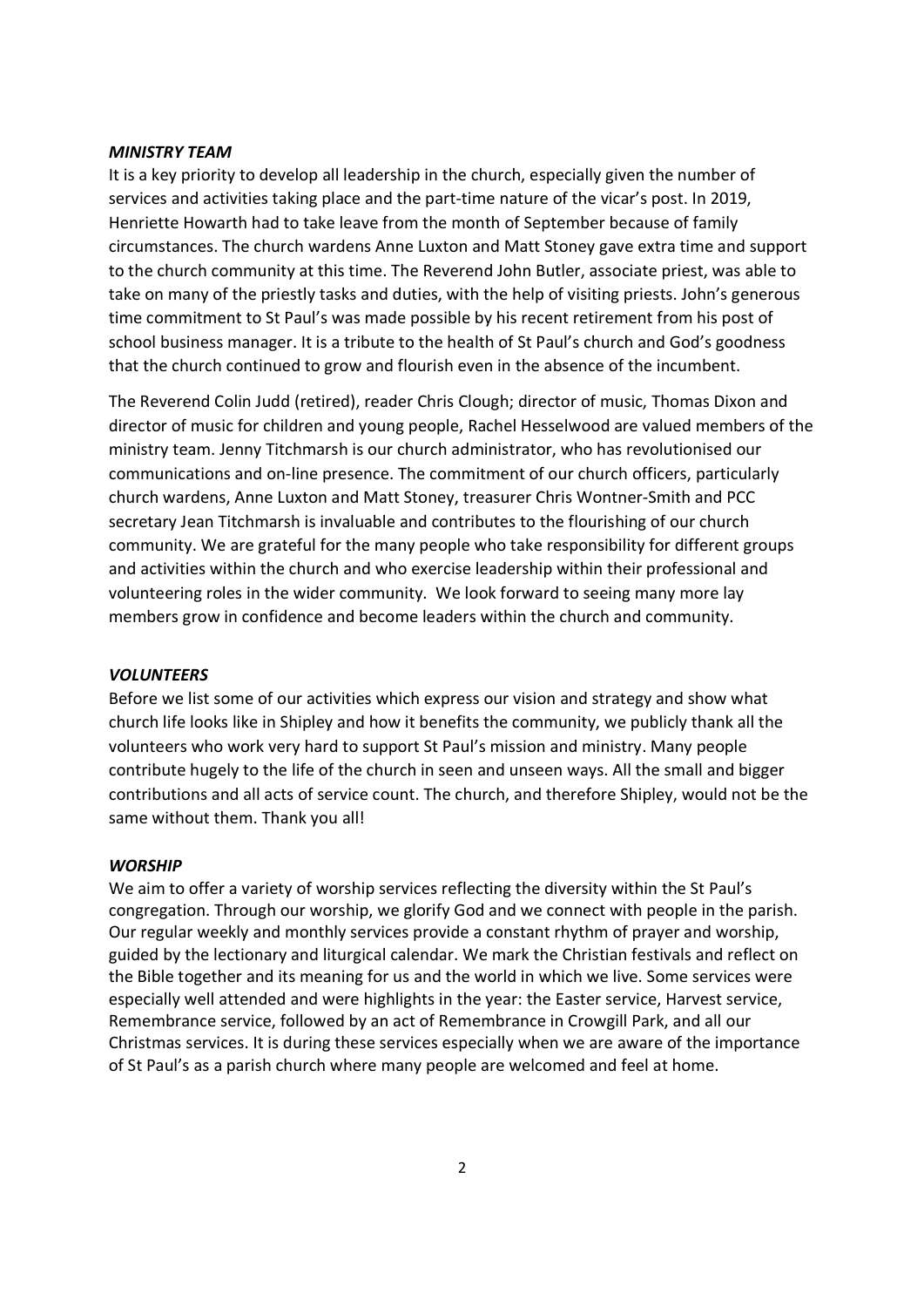## 9.45am service

The music for this service is supported by the choir and organist. We celebrate Holy Communion at this service, apart from the  $2^{nd}$  Sunday of the month which is a Sunday Together service. The new audio visual system has been used increasingly throughout the year to enrich the service. The children meet in the Faithbuilders group for teaching and activities.

## 11.30am Sunday Xtra service

This service is informal and interactive in nature and the worship music is mostly contemporary from the screen. Lay leadership and participation is very much encouraged. A small steering group, led by Bev and Mark Allison make sure the vision for this service stays alive. Children's activities are offered during the service because of the increasing number of families attending.

## 8.00am Holy Communion

This simple Holy Communion service, sometimes with the Book of Common Prayer rather than our usual Common Worship liturgy, takes place every 2<sup>nd</sup> Sunday of the month.

## Wednesday Holy Communion 10.00am

This simple Eucharistic service has an average attendance of around 13 people. The service and refreshments afterwards provide valuable weekday worship and fellowship. A handful of people do not usually attend any other services at St Paul's.

## Evening services

Throughout the year we have held a bi-monthly Taizé style service, a bi-monthly Choral Evensong service and two healing services. These services attract people who do not usually attend other services at St Paul's.

## Messy Church

This alternative or fresh expression church service is an important way to connect with local families with young children who might not feel comfortable or confident to come to more traditional church on Sunday. The craft and food take place in the Narthex (the room at the back of church) and the teaching and songs in the church. This year we had two Messy Church events on Saturday afternoons: before Easter and before Christmas.

## Occasional services

As well as our regular services, we enable our community to celebrate and thank God at the milestones of the journey through life. We baptised 1 person, held 1 thanksgiving service and celebrated 2 weddings. We conducted 6 funerals of which 4 were held in church and 2 at the crematorium. In November we held our annual memorial service where those who passed away in the preceding year were remembered and family members were prayed for.

There is a big team of people who contribute to the worship services every week: the choirs, the sound team, those who do intercessions, prayer ministry team, those who read, preach, serve, assist, teach the children, arrange flowers and those who clean the church to make sure the church is always ready to gather for worship. The sides persons and coffee servers ensure that people are made welcome. We welcomed a number of quality visiting preachers in 2019.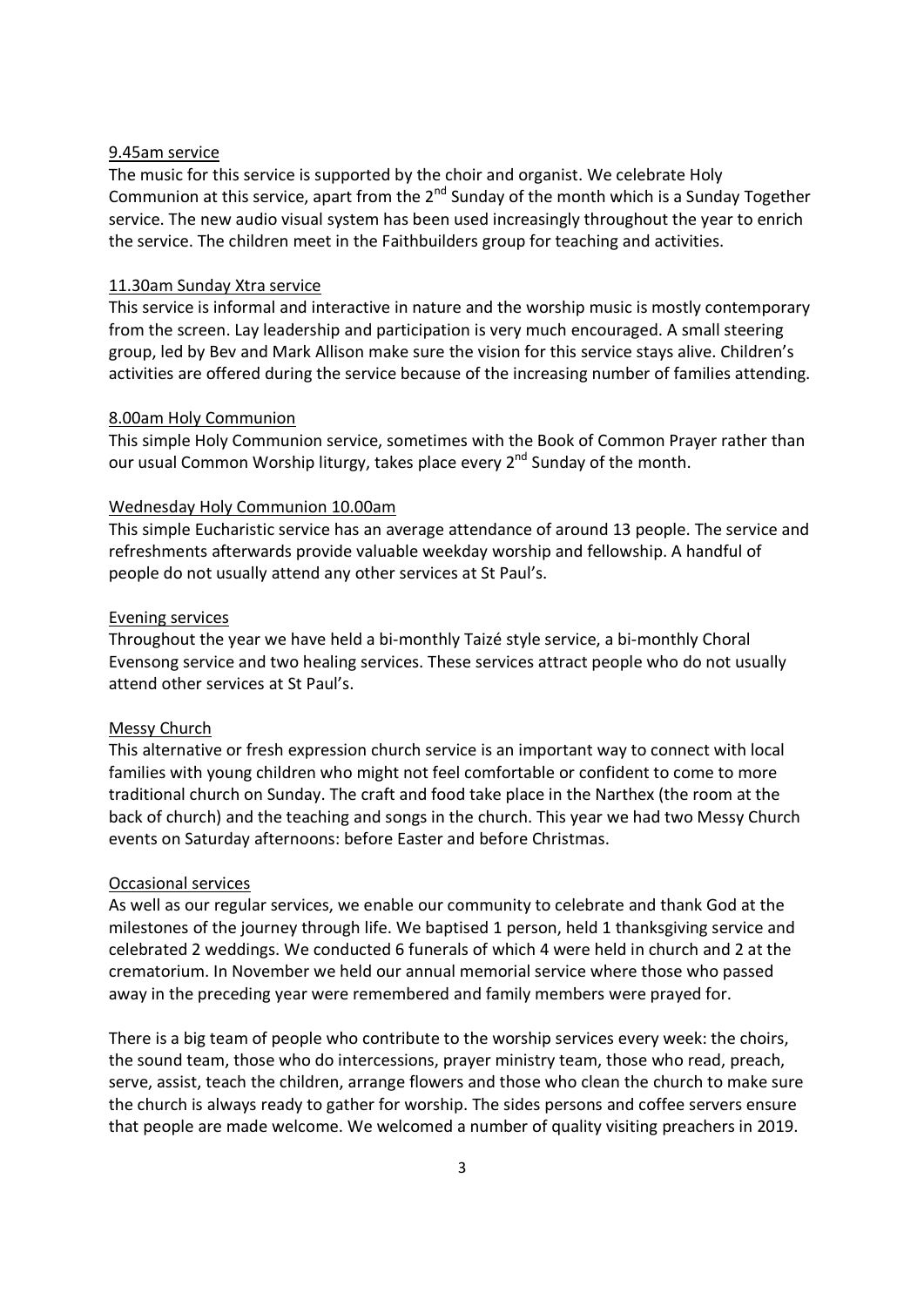## Adult Choir

The choir continues to support worship at St Paul's, particularly at the 9.45 Holy Communion services. Several new members joined this year. Members show an enthusiasm and willingness to try a wide range of material. It has been good to sing with friends from St Peter's church on Ash Wednesday, and Shipley Baptist Church at our carol service. In September we welcomed the Friends of Bradford Cathedral to our evensong. We raised money for our link diocese in Sudan by singing carols at Morrison's and at our summer concert for the Bradford-based charity Beacon which works with refugees and asylum seekers.

## **Junior Choir and Churpies**

Under the leadership of Rachel Hesselwood, with support of Sarah Haigh and Thomas Dixon, Junior Choir and Churpies continue to flourish. The membership has remained at about 20 members altogether in Junior Choir and 6 Churpies with roughly a third of the children being regular attenders at St Paul's, a third from other local churches and a third with no connections to churches. Sunday Together services remain Junior Choir's most regular commitment at St Paul's, but they have also contributed to Taizé and evensong services, the Harvest and Remembrance services. In the run up to Christmas, the children were involved in the Christingle service and many other Christmas services, with the carol service, as usual, being a particular highlight. The Christmas concert raised over £400 for Girlguiding and the Food Bank. The Christmas carol singing in Shipley Market raised £460. Junior Choir supported Heaton Churches Together in their Pentecost Praise event and enjoyed joining with other choirs in the area for a RSCM festival at the Cathedral.

The link with Formations Care Home has continued to develop this year, singing regularly at the care home. In May a concert took place at St Paul's for Mental Health Awareness week, raising over £350 for the Cellar Trust. The residents from the care home enjoyed being involved too!

Socialising together continues to be an important aspect of Junior Choir and Churpies. It has been lovely this year to see some of the older children helping and supporting the younger ones. Special thanks go to the children's parents for their continued commitment and the children for making Thursday evenings so joyful and spirit-filled.

#### PASTORAL CARE

Pastoral care in church is extended in various ways. Church members look out for one another and pray for one another. When church members are in hospital, home bound or in nursing homes, we aim to make sure they are visited and supported by someone from the clergy team or the congregation and offered Holy Communion when desired. We have started the process of forming a pastoral care group and have had a few meetings so far with those who are already involved in pastoral care. The Diocese is running pastoral training courses. Both Susan Wood and Sheila Cudmore have now completed the Pastoral Assistant training Course. Care homes

We have a growing engagement with the care homes in our parish: Formation Care Home, Peaselands and Wellington House. A team of four people from church go across to Formation Care Home monthly to lead a half hour of worship and reminiscence in the lounge for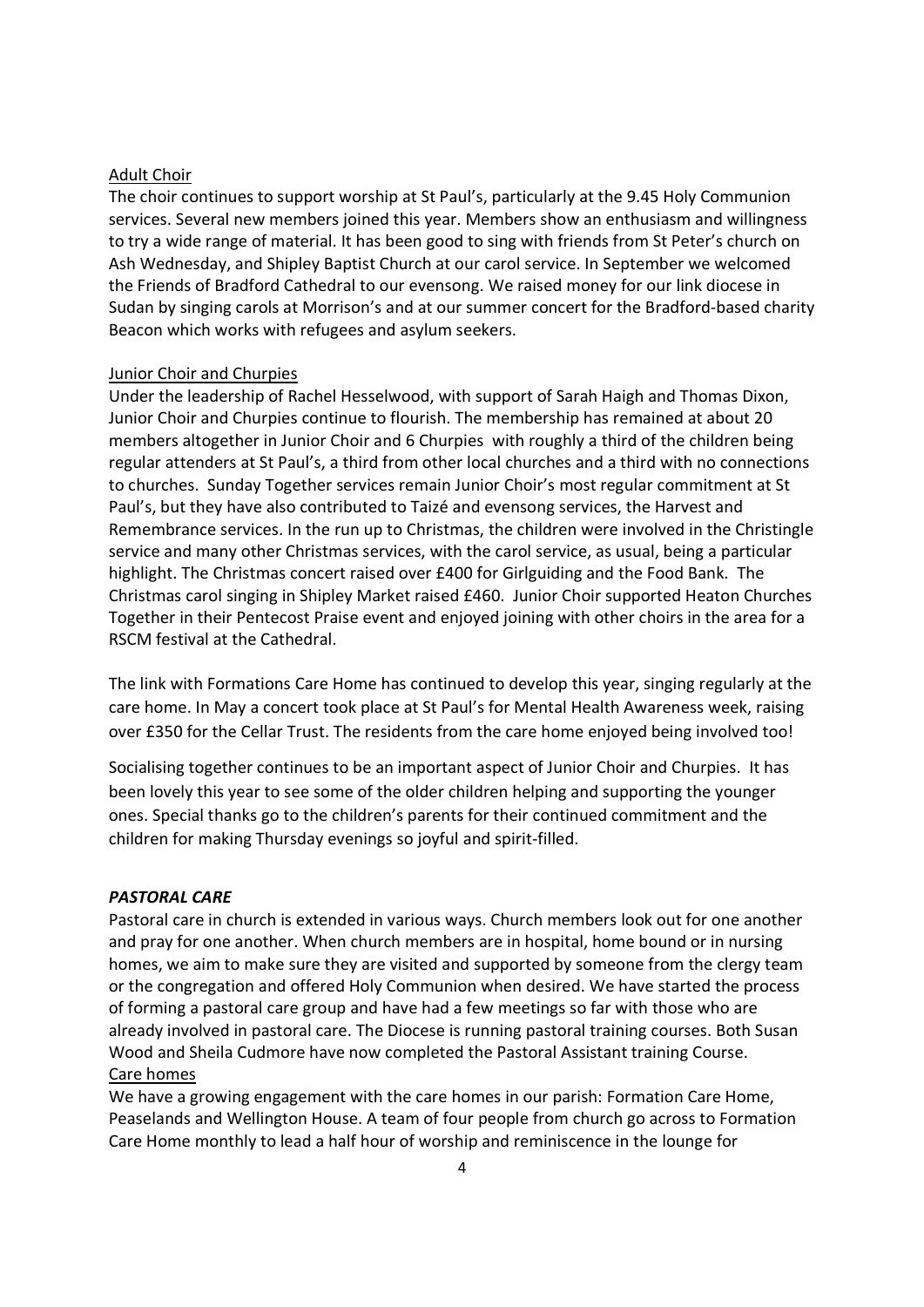approximately eleven residents and a carer. Monthly Holy Communion services take place at Peaselands and Wellington House

## Church Dementia Group

The Dementia Support Group is for those who are caring for a relative with dementia and is a space where they can talk about their experiences and listen to others in a similar situation. Anne Greenwood has passed the leadership of the Group to Diane Greenwood and we thank Anne for her work with the Group over the last few years. We have met three times in 2019 but attendance at the meetings has been very low. There are plans to link in with the Dementia Friendly Shipley initiative. An off shoot of this may be to encourage St Paul's to become a Dementia Friendly Church.

#### **PRAYER**

Prayer is the engine of all we do. Most of our church meetings and activities start with prayer. A small group meets every Tuesday for Morning Prayer. Most Sunday mornings prayer ministry is offered by a group of trained and dedicated members. We have held occasional extra evening prayer meetings.

## **GROUPS**

## Meditation group

This group started during Lent and has continued ever since during term time. Around 10-15 people meet on Monday evening 8pm for an hour to reflect on a Biblical passage or other spiritual reading. The meeting is concluded with 20 minutes of silence. A few people join in from other local churches.

## Home Group

St Paul's church has one home group that meets fortnightly on a Thursday night to study the Bible, share and pray together. There is space for more members and new groups!

## St Paul's Younger Adults

This is a group of younger adults with no strict age criteria! We get together on a semi-regular basis for our Discussion Group, and also socialise together. We have a Facebook group which you can ask to join where we often organise social events and advertise the discussion group.

#### Book Group

The Book group has had 11 meetings and an average attendance of 8. We have had interesting discussions on all the variety of fiction and non-fiction books we have read. The more we differ in our opinions, the more interesting the discussion. One thing we all agree on though is that the Book Group has introduced us to books we would not otherwise have read and that is a good thing. We are grateful for the boxes of books that Bradford Library provide for us. Anyone who enjoys reading is welcome to attend the Book Group.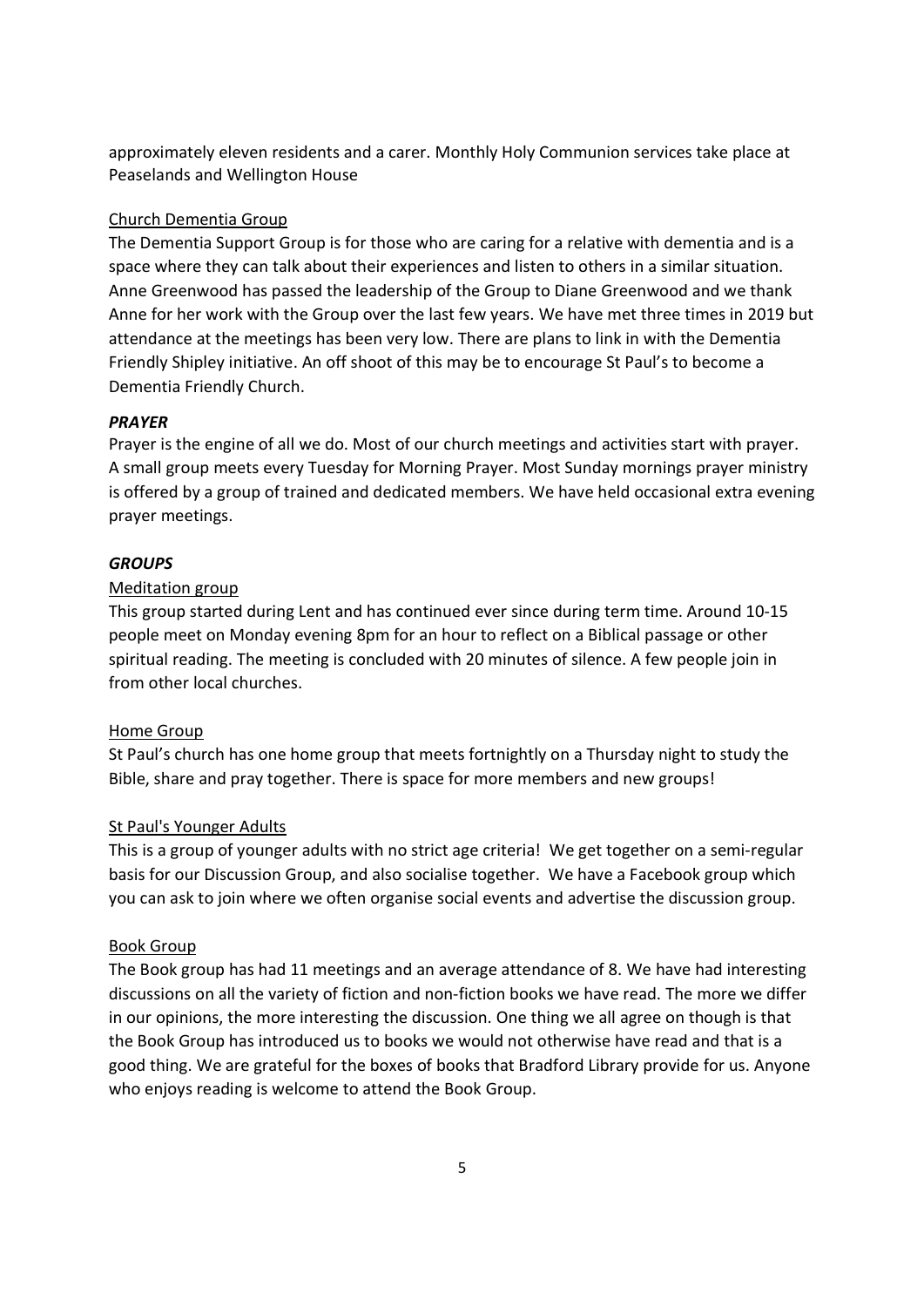## Pilgrim Course

The Pilgrim Course is a resource published by the Church of England, looking at our individual Christian journey. The course consists of eight modules, and during the year we studied Module 1 – Turning to Christ, and Module 2 – The Lord's prayer. Each module consists of six sessions comprising prayer, readings, watching a brief video and plenty of discussion, washed down with tea, coffee and biscuits.

Each module has had approximately 20 members signing up for it, and average weekly attendance has been about 12. In view of its popularity amongst those who attend, and the desire for fellowship, the group decided to meet almost every week, undertaking modules of the course about three times a year, and doing other, home-made study between Pilgrim modules.

## WORK WITH CHILDREN

St Paul's is in contact with a large number of families and children in Shipley, through Junior Choir, Messy Church, the schools, toddler group and the uniformed groups.

#### Schools

We have responsibility for two church schools in our parish. Henriette Howarth is ex officio on the Governing Body for Shipley Primary School, Esther Dixon was a foundation governor up until the summer. John Butler has an ex-officio post on the Governing Body of Wycliffe School where he is the vice chair. Both schools became academies in 2018 and joined the Bradford Diocesan Academy Trust.

Both members of the clergy lead collective worship once a term in both schools. Both schools have come into our church building in 2019 for Easter, Harvest and Christmas services. Church members Chris Clough, Jean Titchmarsh, Carolyn Rhodes, Jane Clough and Mike Wragg, are part of the Open the Book team taking assemblies in Wycliffe Primary School. The Zephaniah Trust, co-ordinates the cycle of stories and organises the relevant props/costume box for that week's story. The team leads a Wednesday morning assembly for the whole school usually every other week during term-time. The aim is to bring Bible stories alive for the children.

## Faithbuilders

Faithbuilders is the children's group which runs during the 9.45am Sunday service (except Sunday Together) during term time a mix of children of all ages, exploring a passage from the Bible in lots of different ways. The group enjoys spending time together, building things, making crafts, making (and eating) food and growing closer to God. The children chose our name - and our aim is to build our faith together.

## Toddler Group

Toddler Group meets every Monday morning in term time to provide play facilities for preschool children and a meeting place for their (grand) parents and carers. This year has been very busy with many local families dropping in. The regular team of Anne, Jackie, Jean and Diane with Revd. John Butler providing clergy support have worked to provide improved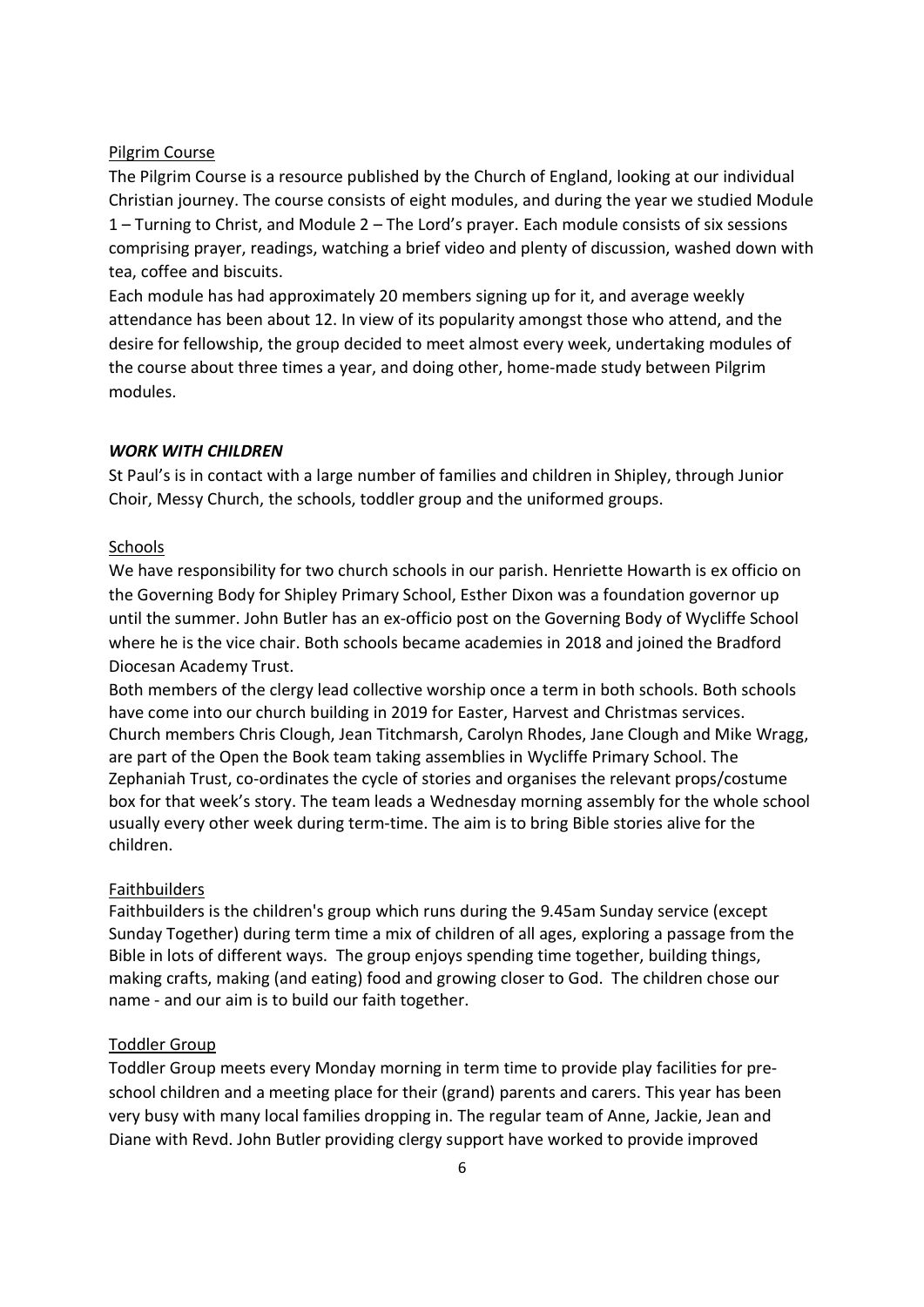facilities; safer drinking mugs, new play equipment and healthier snacks for the children. A Christmas nativity was the highlight of a successful year.

## Uniformed Groups

St Paul's continues to offer hospitality and leadership to the First Shipley Rainbows, Brownies and Guides. All three groups are thriving and offer a huge variety of activities and experiences to local girls. The three groups, joined by the  $1<sup>st</sup>$  Shipley Scouts took part in the parade at St Paul's on Remembrance Sunday.

1<sup>st</sup> Shipley Rainbows has 20 girls and a strong leadership team. Rainbows have continued to do a range of activities both in and out of the meeting place. We took part in church services such as Mothering Sunday and Harvest. This year, we embraced the new Guiding programme, completing the First Aid, Reflect and Explore skills builders and lots of Unit Meeting Activities around the themes of Be Well, Have Adventures, Take Action, Know Myself, Express Myself and Skills for My Future. We have maintained our links with Formations Care Home through posted communication and sending things rather than weekly meetings in the Care Home this year.

First Shipley (St Paul's) Brownies, a group for girls aged 7 to 9 meets each week during term time. Apart from regular activities the group does adventurous activities and goes along to special events, day trips, sleepovers, camps and holidays. The girls try new things by following the topics in our six programme themes - Know Myself, Express Myself, Be Well, Have Adventures, Take Action and Skills for My Future. The girls are encouraged to work on their own at home towards interest badges in their own time, choosing topics and skills they are interested in. This year we have awarded badges in baking, collecting and charities.

First Shipley (St. Paul's) Guides, a group for girls in the ages of 10 to 14. We follow exactly the same programme as Brownies and Rainbows, but as they get older, they move into more challenging activities. They have badge books which they take home to complete interest badges in subjects that they are interested in. This year we have awarded Interest badges including Upcycling, Natural Remedies and Mixology where they made non- alcoholic cocktails.

## MISSION AND OUTREACH

Mission and outreach are high on our agenda and we work hard to be a blessing to the local community and the world.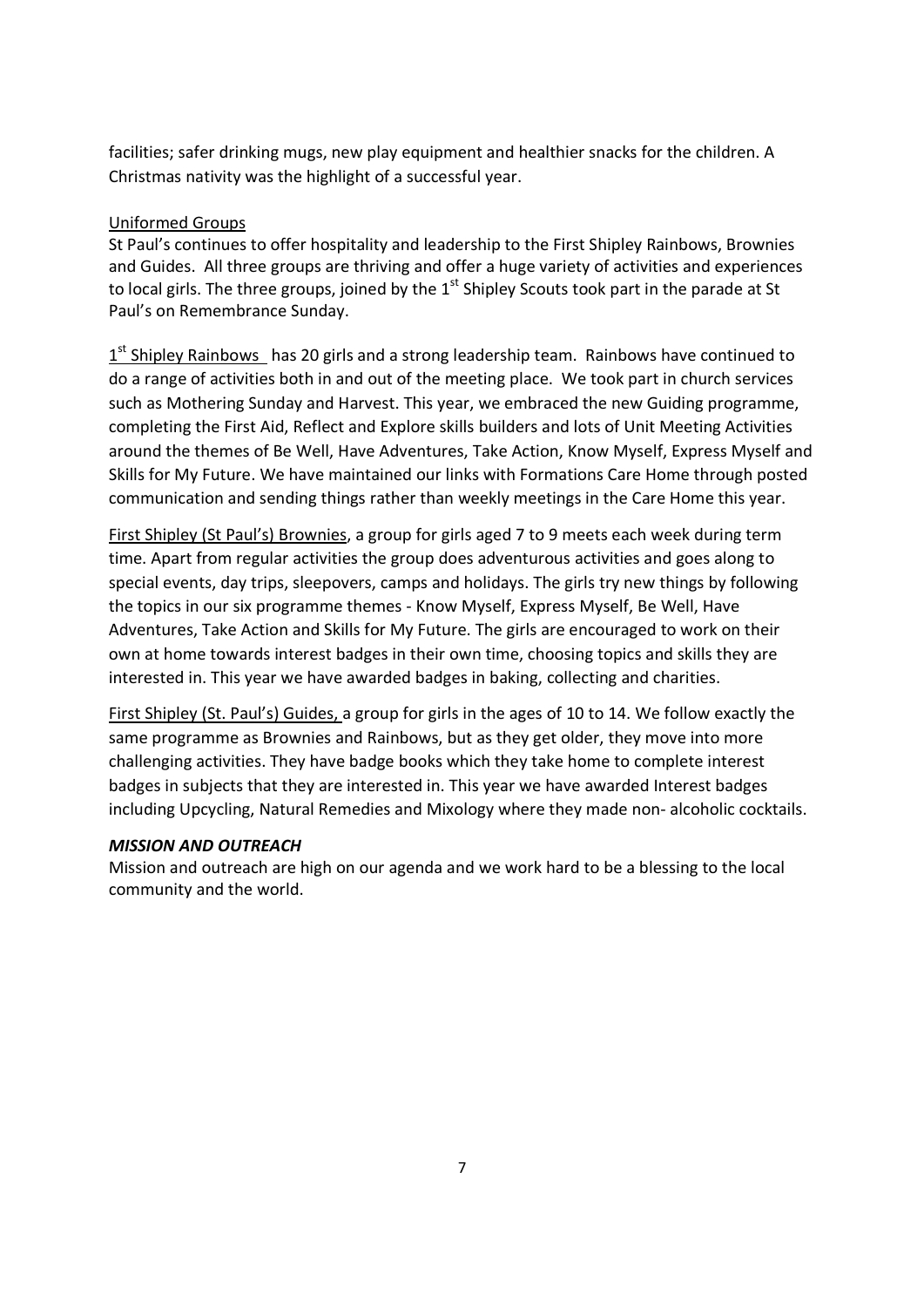## Foodbank

St Paul's has continued to collect food items for donation to the local Foodbank at its annual Harvest Festival and we have maintained a donations basket throughout the year. A few members of our church family give their time to serve as regular volunteers at the Shipley Foodbank. During the year we have continued to issue Foodbank vouchers to those in food poverty, in total we issued 18 vouchers during the year. When clients visit to collect a food parcel from the Foodbank they get an opportunity to have a drink, a sandwich, and to have a conversation with the friendly staff. In addition St Paul's has continued to offer food parcels this year, which have been provided by the Bradford Metropolitan Foodbank. At the beginning of the year we were issuing about 3 food bags each week. By the end of the year this had risen to about 8 bags each week. We have issued more than 250 food bags in 2019. Several Foodbank clients also now attend Saturday Café and Thursday Lunch Club.

## Shipley Area School Uniform Bank

St Paul's Church is an official donation and referral point for the Shipley Area School Uniform Bank. The School Uniform Bank aims to reduce the financial burden on local families, whilst also promoting recycling and re-use, by collecting and re-distributing school uniforms and associated items to those experiencing financial hardship in the local area.

## Saturday Café/ Place of Welcome

The Saturday Cafe has gone from strength to strength with around fifty people coming in every week to enjoy a coffee or tea and a dainty morsel together with friendly conversation. Becoming 'a place of welcome' has encouraged new people to come along and the cafe is buzzing. We have an amazing team of workers who give their time to prepare, serve and clear away each Saturday morning but to keep the cafe running smoothly we do require more volunteers as it can become too much for too few and some of the team have retired because of this.

## TLC (Thursday Lunch Club)

The monthly TLC has continued to thrive in 2019. We have averaged attendances of over 50 per session which has pushed us to the limit of the kitchen capacity and of our volunteers. On top of feeding people at TLC we have provided additional "meals on wheels". We have benefitted from having new round tables, new chairs and the new fridge/freezer. Our main challenge into the future is to find more (younger) volunteers.

## Use of the building

Slimming World and a local self-help group are using the building during the week, which helps to establish relationships with the local community. The church is also rented out for concerts.

## Social media

St Paul's launched its new-look website in May 2019. Our social media channels are Facebook, Twitter and Instagram and they are used to reach a wider audience in the local community.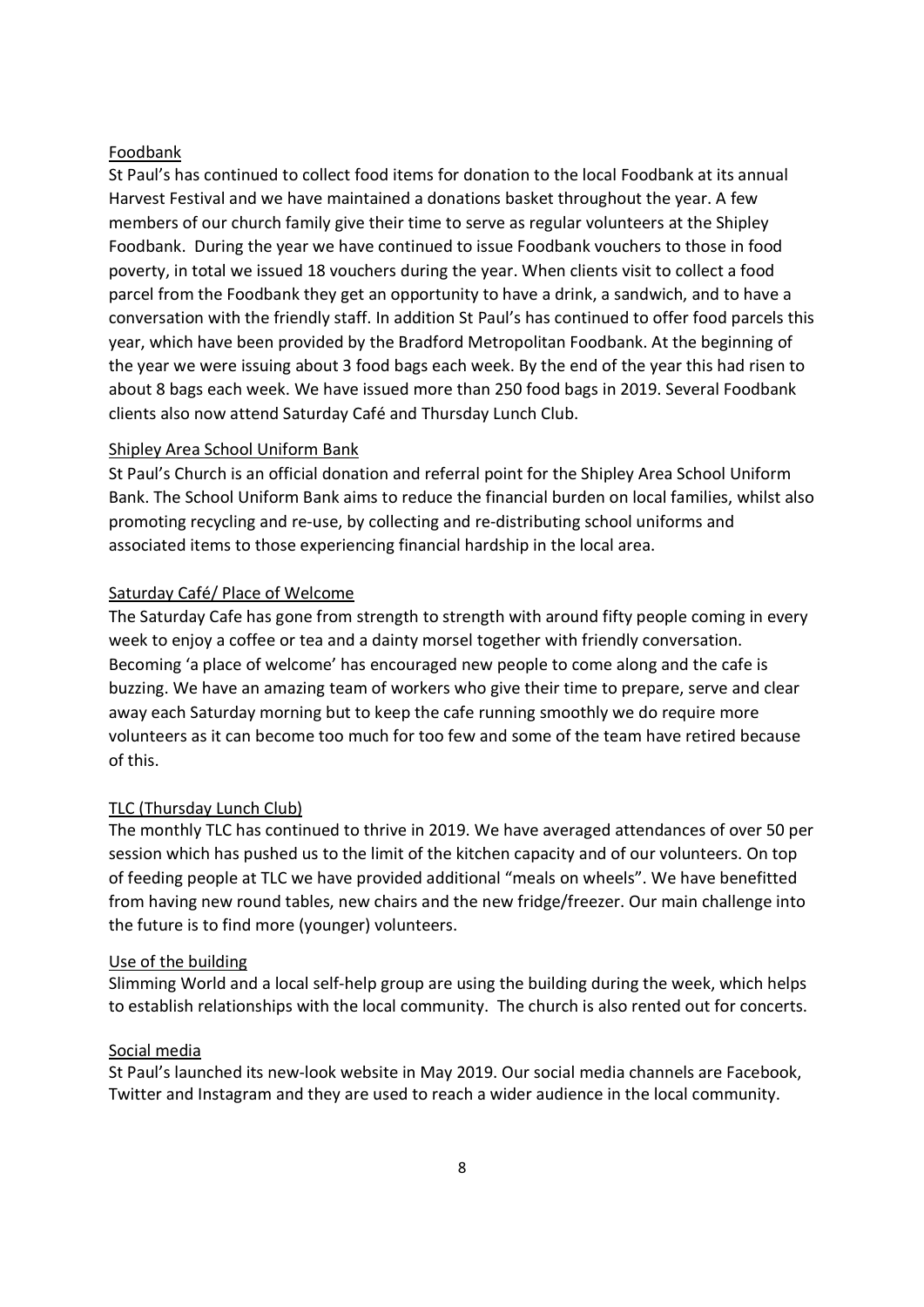## Global Mission

Throughout 2019 St. Paul's has generously supported a number of charities, both through specific fund-raising events and collections, and with our corporate giving. In addition to the splendid fund-raising by the Junior Choir (see above), St. Paul's congregation enthusiastically supported Christian Aid week and raised £1,981 through door-to-door collections, donations and a cake sale. St. Paul's members donated a further £175 to The Children's Society, and £165 to support the Disaster's Emergency Committee's hurricane appeal. A coffee morning for MacMillan Cancer Support raised £496, and collections at special services amounted to £175 for The Children's Society, and £115 for Jubilee Outreach Yorkshire.

During 2019, St. Paul's also contributed £800 to support our link with the Diocese of Sudan; £800 to the Church Mission Society, £800 to Christian Aid and £1500 to Tear Fund.

## Mothers' Union

Mothers' Union is a global, volunteer movement. United in our diversity and living out our faith, we support individuals and families to transform their lives. Membership is open to men and women. Monthly gatherings include worship and raise awareness of topics of concern. Members are found volunteering in all church activities, as well as working for different organisations in the community. We raise money for MU local and worldwide projects

## Fairtrade

We continue to be a Fairtrade church and seek ways to encourage people to be Fairtrade in their spending and consumption

## ECUMENICAL RELATIONSHIPS: SHIPLEY CHRISTIANS TOGETHER

We held our usual pattern of meetings and events such as the Week of Prayer for Christian Unity, Lent study groups, Holy Week events, Christian Aid Week and we shared in Pentecost Praise in Lister Park with the churches of Heaton, Girlington and Manningham. We participated in the switching on of the Shipley Christmas lights during Advent and have continued our ongoing ministries with Cuppacare, the Market Stall and Bradford North Foodbank. Alongside this we held four exploratory evenings looking at the social, educational, community and policing needs of greater Shipley. These were distilled and reflected on at a Vision Day held in Cottingley on 2 March. Out of this day a series of priorities emerged as our developmental programme for the coming years. A vital discussion continues to take place about the shape, structure and membership of Shipley Christians Together as we have explored the possibility of becoming a CIO (Charitable Incorporated Organisation). At a meeting on 19 November the PCC agreed unanimously to support that SCT becomes a registered charity. We also organised hustings for the 2019 General Election.

## DEANERY SYNOD

St Paul's currently has three PCC members at the Aire and Worth Deanery Synod. This provides the PCC with an important link between the parish and the wider deanery and diocesan structures of the church. The Synod met three times in 2019.

In February, in Harden, Rev Simone Bennett (Deputy Director of Education for the Diocese of Leeds) delivered a presentation entitled 'Education: Opportunities, Challenges and Partnerships'. In June Ven. Dr Andy Jolley, Archdeacon of Bradford gave a presentation based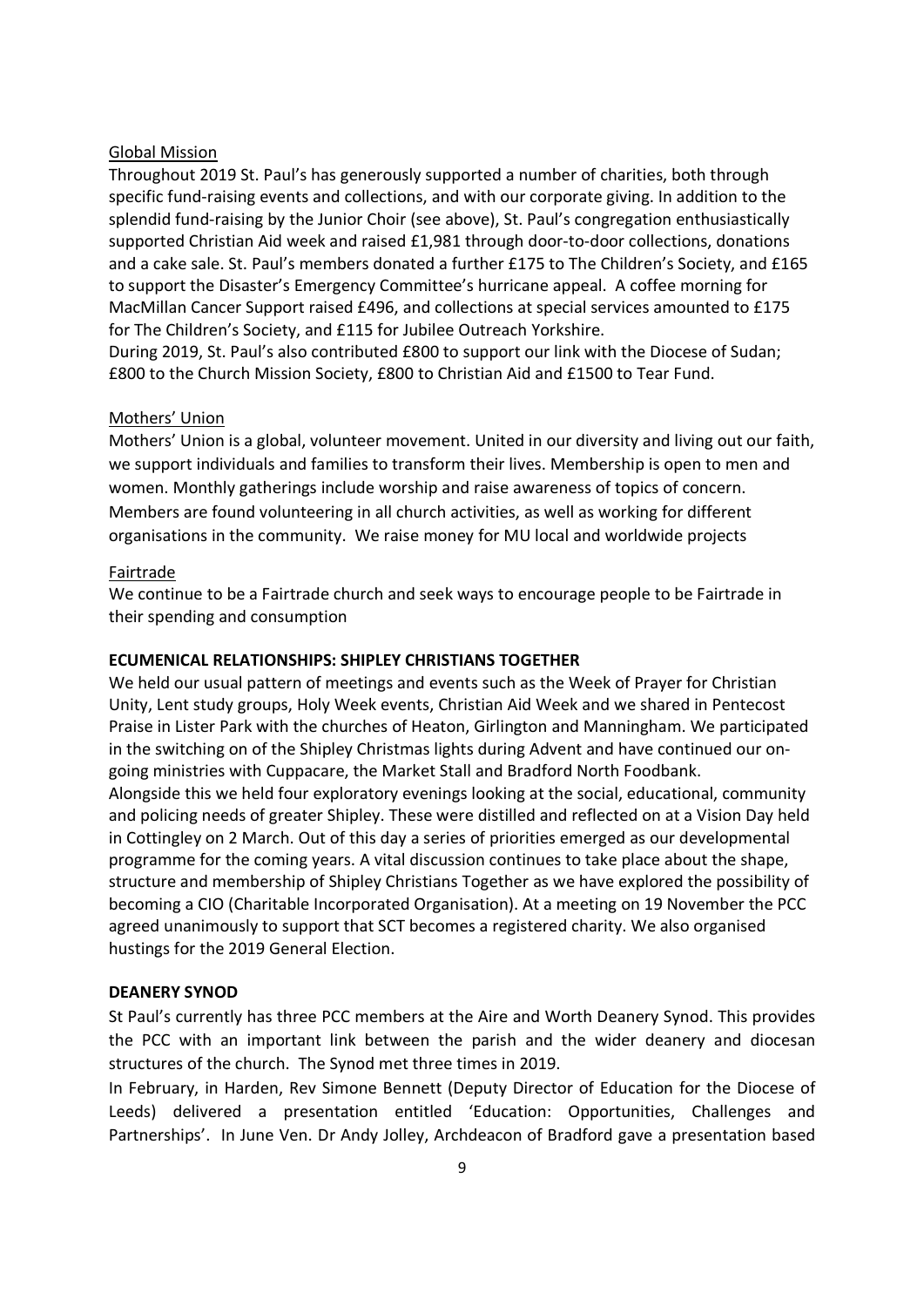on the document, Helping our churches to flourish, a strategic planning toolkit for parishes, benefices and deaneries in the Diocese. The toolkit, based on the five-year strategy for the Diocese of Leeds, Maturing in Christ, also contained the five strategic goals which would guide diocesan progress until 2024. The October meeting which was held at Cottingley, took one of these diocesan goals as its topic for the meeting. Sharon Bavington led Synod in looking at nurturing lay discipleship. Future meetings will look at some the other diocesan goals and explore how the parishes can work together in achieving them

## CHURCH BUILDING

The building group consists of the clergy, wardens, Chris Clough and Meredith Woode who have continued to oversee the works being done in the building and grounds.

In January 2019 the contractors completed phase 2 (north side) of the roof project and associated works, and the balance of the contracted costs certified by the project architect was paid, apart from the 2.5% retention withheld for one year awaiting receipt of the Final Completion Certificate issued in January 2020. To enhance the public awareness of St. Paul's heritage the project also developed a virtual tour of the church, allowing exploration of the church at a distance. The tour shows a  $360^{\circ}$  view from the top of the tower, views within the church. The dedicated website is accessible from the main church website. The total project costs were just over £250,000 and we are grateful for the generous grants from the Heritage Lottery Fund (now the National Lottery Heritage Fund), the Yorkshire Historic Churches Trust and the All Churches Trust. We also thank our members, friends and visitors for their gifts made which covered the balance of the costs, mainly through our 'Sponsor a Slate' appeal.

At the start of the roof work, two organ sections were removed for protection and to create working space. As part of a separate project, some of this was taken offsite for restoration. However, delays to the roof works because of severe weather conditions, meant that the organ builder had to reschedule the St Paul's organ reinstallation around other contracted work. This work commenced in early February 2019 and was fully completed in July 2019. The removal of large wooden organ pipes revealed that the floor and joists had been touching the east wall and damp rot had occurred. This was examined by the architect and work was done to repair the damage and make the floor capable of bearing the considerable weight of the pipes. A commercial cleaning company was employed to 'deep-clean' parts of the church.

Once the roof project and organ restoration were completed, the installation of the new audio visual system took place. Now in regular use, St. Paul's has a modern permanently-sited system of a projector, a drop-down screen hinged to fold away when not in use, a series of relay screens and speakers at strategic points and a console to control the entire output. The installation included Wifi equipment, a new circuit for the power requirement and each power point is fitted with surge protection.

Electrical work included the ongoing replacement of lamps and, where necessary, fittings to LED. We also commissioned the work for a new switch board to resolve the mystery of the flickering lights. As far as it is possible to know the flickering has stopped. The installation and payment were concluded in 2020.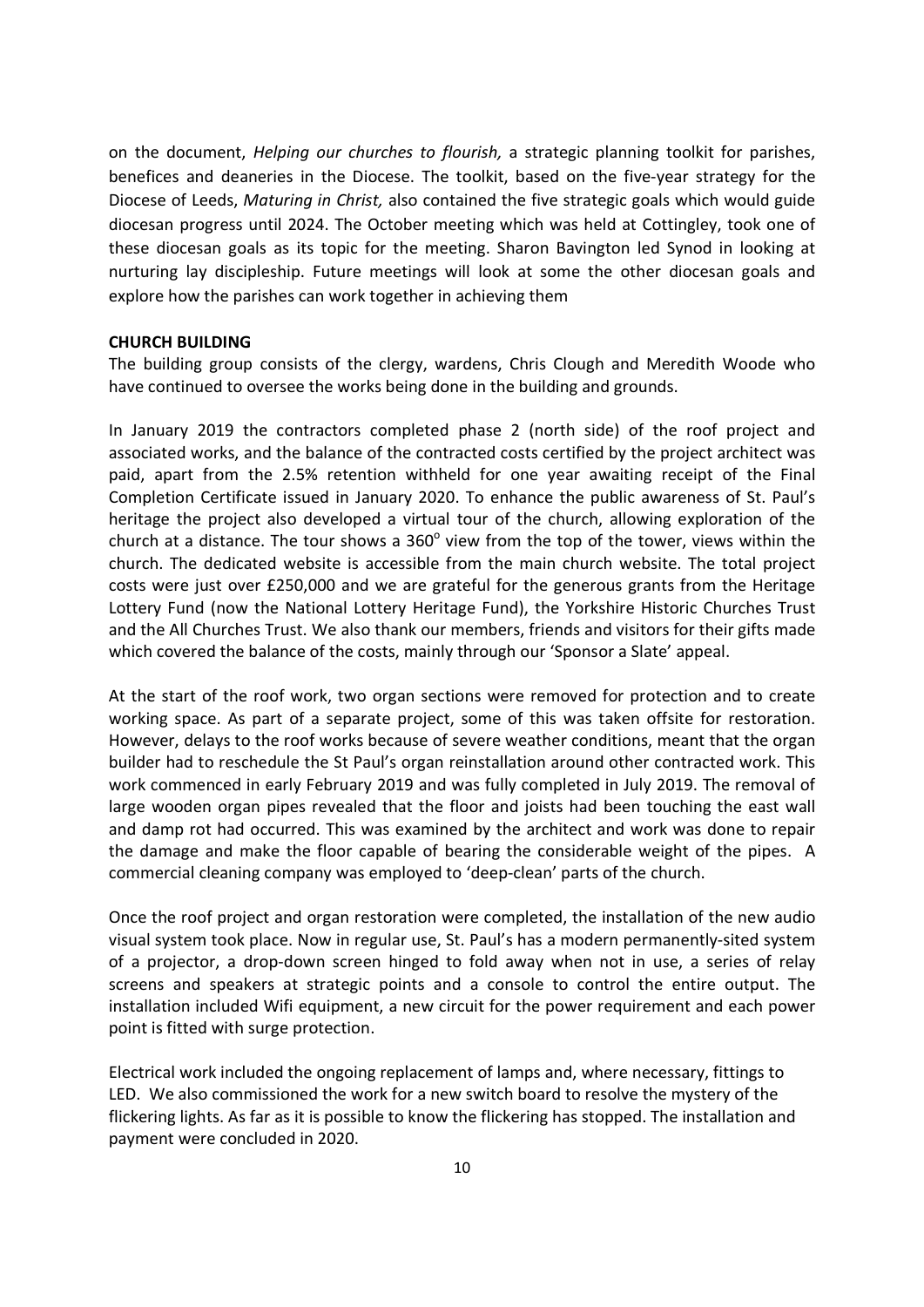The central nave aisle carpet was replaced as was the Narthex carpet. New tables and chairs were purchased with the help of local community grants. The south vestry was refurbished, recarpeted, new electric circuits installed and it is now the Parish Office. A new signboard was erected at the main entrance to the churchyard, the nearby wall was rebuilt (after having been demolished by an out of control car) and the second of two donated benches fixed in the church grounds.

Many members of the church were involved in these projects and we give our grateful thanks to all of them. We are grateful too to Ana and Melinda, who keep the building clean.

## HIRSTWOOD BURIAL GROUND

There were, unusually, no burials of ashes during 2019. The Garden of Remembrance is maintained by a part-time gardener, Matt Stoney. The Garden of Remembrance is well used as is evidenced from floral tributes left, particularly around Christmas and Mothering Sunday.

Small acts of vandalism had subsided until the week of the  $75<sup>th</sup>$  anniversary of the end of WW2 when all but 3 of the Commonwealth War Graves were desecrated. This sparked a great deal of media attention. The War Graves Commission had the plots tidied and temporary plaques placed within a day of the damage happening and all the stones were replaced in a very short space of time. A successful working party was held in September removing some of the undergrowth. Our thanks are due to members of the church, dog walkers who regularly walk through the graveyard, Hirst Wood Regeneration Group, local councillors and local residents who turned out for the day. A multi-agency meeting took place bringing together community reps, councillors, council officers, the police and the Burial board. Suggestions were made as to how vandalism and theft might be prevented. Some of those have been implemented but others would prove costly and are on hold. It became evident following that meeting that the Council would require a detailed planning application if saplings were to be removed or trees taken out to prevent over growth – due to the scope of the Tree Preservation Order covering the whole of that area of Hirst Wood. This is a work in progress since a detailed map of all existing trees is required.

There was further storm damage to trees, repair of a grave damaged in 2018 and treatment of Japanese knotweed, all of which incurred costs in addition to the gardening.

The board's duty in law is to maintain the burial ground in a safe state; the board confirms that it will continue to do its best to maintain the area in a reasonable standard and condition. The cost of third-party liability insurance is included in the PCC's premium.

This year income has been £1,493 less than expenditure (2018 £1,016 excess expenditure) there being no interment (2018 1). £1000 was withdrawn from the historic investment reserves.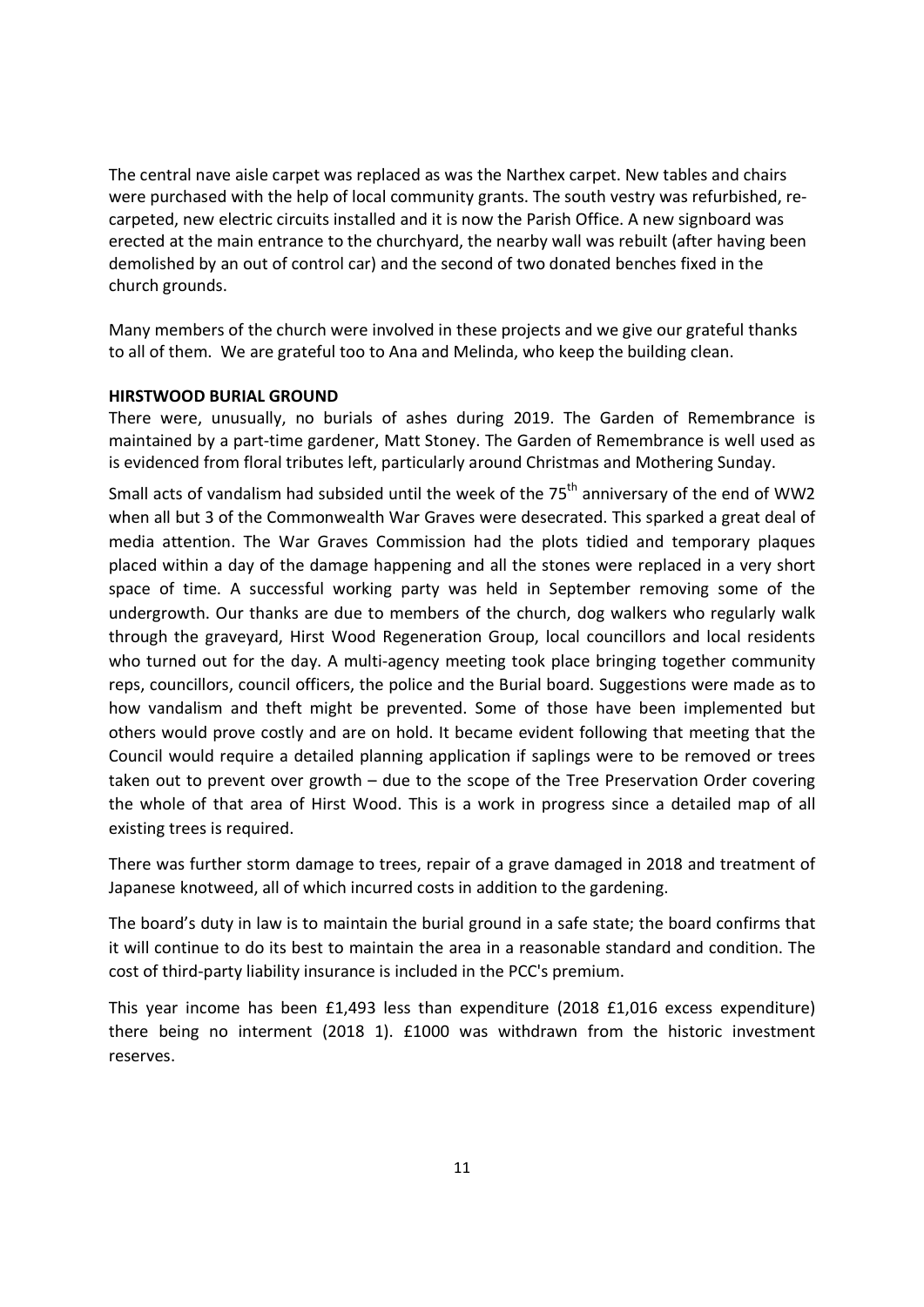#### FINANCIAL REVIEW

Our voluntary income in 2019 has increased again in the year, by nearly £6,000. As reported elsewhere in the annual report, there have been some significant repair and renewal costs incurred during 2019. Accordingly, following the decision to pay the parish share in full again, the PCC determined to defer part of our mission giving to future years, in the hope that our share will significantly reduce under a revised diocesan scheme.

The Briggs legacy was partly committed to our new audio-visual system, which cost £20,000, of which depreciation of £5,000 came from the designated reserves. As a result, the accounts show a deficit in the year of about £7,000 on unrestricted funds, reducing our undesignated reserves to £4,700, plus £53,700 designated (of which £15,000 is committed).

The works on the second part of the roof project and latest major phase of the organ refurbishment were fully completed during the year.

Our free reserves stood at about £42,000 at 31 December (including the remainder of the legacy).

## RESERVES POLICY

The PCC has determined that, in addition to restricted funds raised for specific purposes, we should aim to limit unrestricted reserves to about three months regular expenditure, currently £25,000. Any excess will be designated for future major property repairs and renovation.

## SAFEGUARDING

The PCC reaffirmed its commitment to our safeguarding policy in May 2019 (a copy of this is available in the Narthex and also on the website.) As part of the policy the PCC endorses the House of Bishops policy statement 'Promoting a Safer Church' The PCC confirmed the appointment of Alison Haigh as Parish Safeguarding Officer. The Parish Safeguarding Group (Rev H Howarth, Rev J Butler, Matt Stoney, Deborah Penfold and Alison Haigh) have met on a couple of occasions to review our compliance with national and diocesan requirements and are working to ensure all relevant policies and procedures are up to date.

All staff and volunteers in roles which involve working with children or vulnerable adults are recruited according to the House of Bishops Safer Recruitment Practice Guidance. For those in eligible roles this includes St Paul's undertaking checks with the Disclosure and Barring Service (DBS). New volunteers all have appropriate checks and several volunteers have had their DBS clearance renewed.

If you have any immediate safeguarding concerns these should be raised with social services or the non-emergency police number (101). For general advice or non-urgent concerns please contact Alison Haigh by email at safeguarding.stpaulsshipley@gmail.com.

#### RISKS MANAGEMENT

The trustees have identified the major risks to which the charity could be exposed and have continued to work on systems, procedures and policies to manage those risks. During 2019 we have: appointed a church health and safety officer, reviewed our insurance policies, revised and updated our health and safety policy, updated our fire risk assessment, devised and adopted new discipline and grievance Policies, and adopted a new lone-working policy. During 2020, the Trustees intend to review procedures to ensure that these policies and procedures are fully implemented.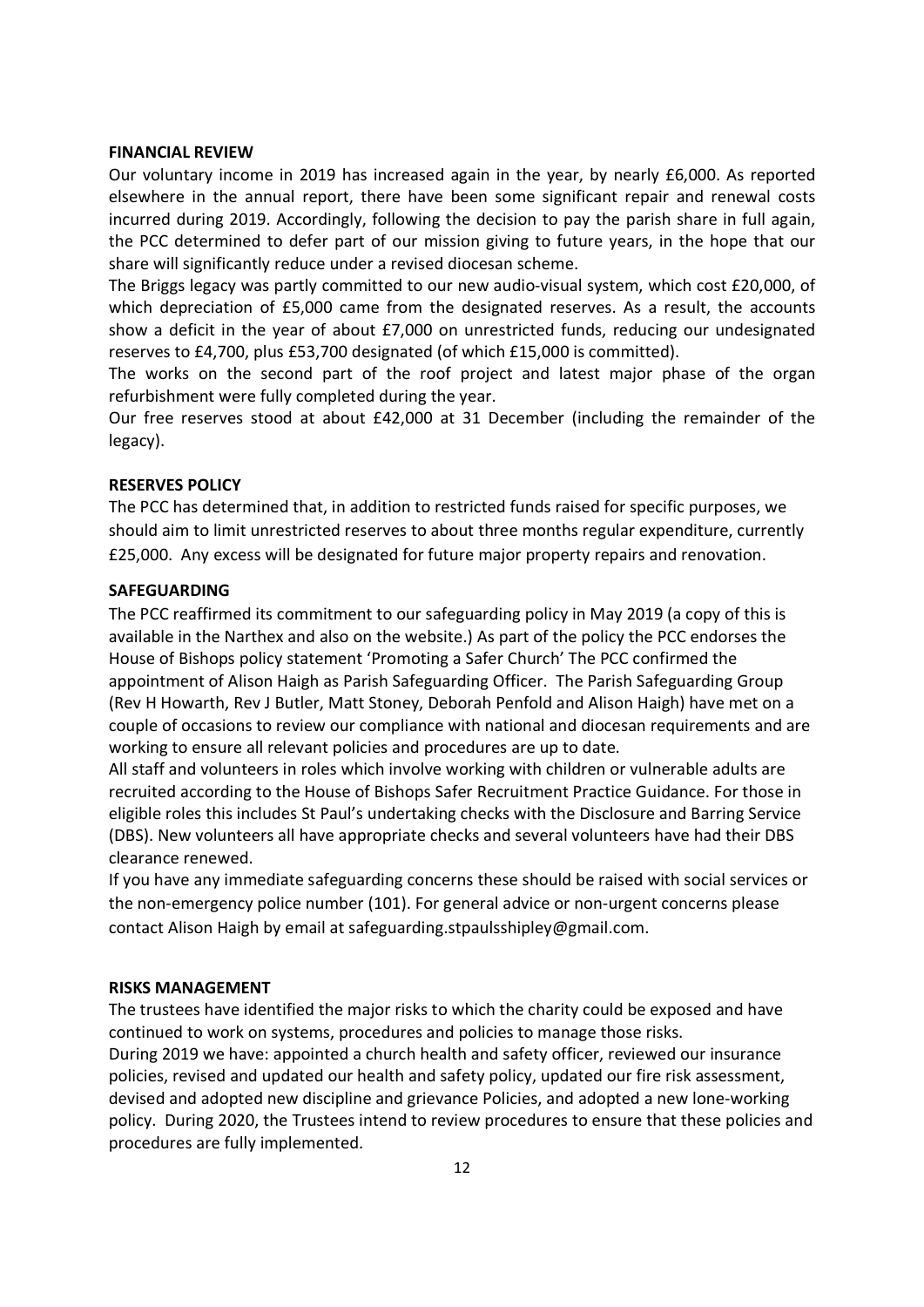## STRUCTURE, GOVERNMENT AND MANAGEMENT

The Parochial Church Council of the Ecclesiastical Parish of St Paul, Shipley is a corporate body established by the Church of England, operating under the Parochial Church Council Powers Measure. The PCC is a registered charity and members of the PCC are Trustees of the Charity. The method of appointment of PCC members is set out in the Church Representation Rules. All members of the congregation are given the opportunity to register on the Electoral Roll and stand for election to the PCC. The PCC members are responsible for making decisions on all matters of general concern and importance to the parish including deciding on how the funds of the PCC are to be spent.

## PCC MEMBERSHIP

## Ex Officio

Incumbent: Reverend Henriette Howarth (Chair) Associate Priest: Reverend John Butler Churchwarden: Anne Luxton Churchwarden: Matt Stoney (also Deanery Synod) Deanery Synod: Meredith Woode (elected 2017)

## Elected members (Trustees) at 31 December 2019

| Alison Haigh        | Elected 02.04.17 | Deanery Synod    |
|---------------------|------------------|------------------|
| Meredith Woode      | Elected 02.04.17 | Deanery Synod    |
| Rachel Hesselwood   | Elected 02.04.17 |                  |
| Susan Wood          | Elected 02.04.17 |                  |
| Chris Clough        | Elected 29.04.18 |                  |
| Chris Wontner-Smith | Elected 29.04.18 | <b>Treasurer</b> |
| Julia Marema        | Elected 24.03.19 |                  |
| Jean Titchmarsh     | Elected 24.03.19 | Secretary        |
| Mark Allison        | Elected 24.03.19 |                  |
| Jackie Butler       | Elected 24.03.19 |                  |
| Sheila Cudmore      | Elected 24.03.19 |                  |
| Rowan Reily         | Elected 24.03.19 |                  |
| lan Stevens         | Elected 24.03.19 |                  |

## Elected members serving at 1 January 2019 who have since left:

Deborah Penfold (till 24.03.19) Tim Penfold (till 24.03.19) Penelope Woode (till 29.01.19) Rachel Griffiths (till 07.05.19)

Given its wide responsibilities the PCC has a number of sub groups or committees.

| <b>Standing Committee:</b>           | Clergy, churchwardens, treasurer, secretary and PCC   |
|--------------------------------------|-------------------------------------------------------|
|                                      | nomination Mark Allison                               |
| <b>Hirstwood Burial Ground Board</b> | Vicar, Churchwardens, Secretary Tony Hesselwood, Hugh |
|                                      | Firman                                                |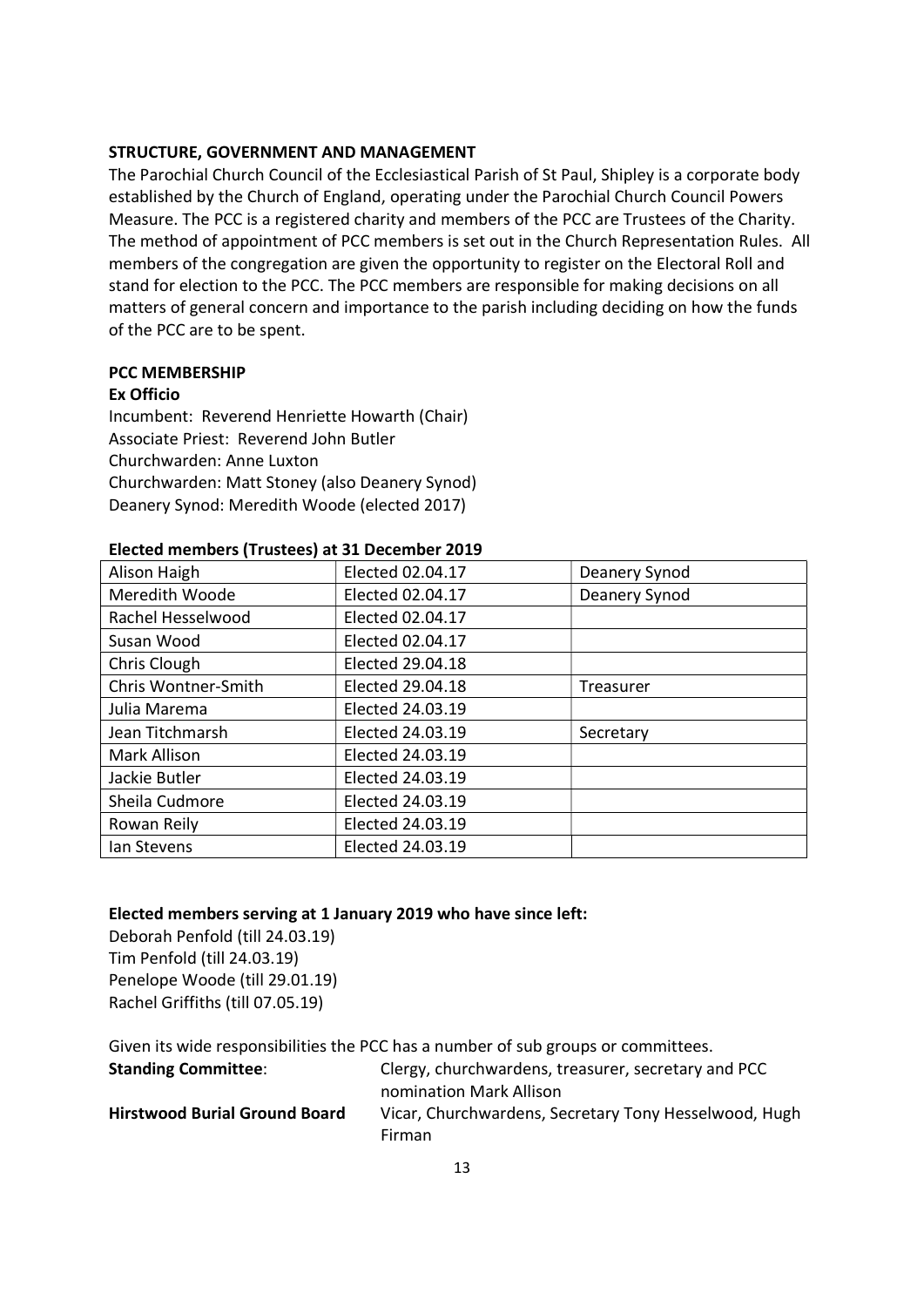| <b>Worship planning group:</b>    | Henriette Howarth, Thomas Dixon, Rachel Hesselwood,      |  |
|-----------------------------------|----------------------------------------------------------|--|
|                                   | Chris Clough, Mark Allison, John Butler, Deborah Penfold |  |
| <b>Building group:</b>            | Meredith Woode, Chris Clough, Churchwardens, Clergy      |  |
| Finance group:                    | John Butler, Chris Wontner-Smith, Meredith Woode         |  |
| <b>Parish Safeguarding Group:</b> | Henriette Howarth, John Butler, Matt Stoney, Deborah     |  |
|                                   | Penfold and Alison Haigh.                                |  |

## Other roles of responsibility:

| Church Administrator                                       | Jenny Titchmarsh                          |
|------------------------------------------------------------|-------------------------------------------|
| <b>Gift Aid Secretary</b>                                  | Meredith Woode                            |
| Safeguarding Officer                                       | Alison Haigh, assisted by Deborah Penfold |
| Health & Safety Officer                                    | John Butler                               |
| <b>GDPR Officer</b>                                        | John Butler                               |
| <b>Electoral Roll Officer</b>                              | Mike Wragg                                |
| Children & Youth Diocesan Representative Rachel Hesselwood |                                           |

## ELECTORAL ROLL

The electoral roll now stands at 118, compared to 116 last year. Of these 36 are male and 82 female. The number resident in the parish is 46 while 72 are non-residents.

## CHURCH ATTENDANCE

Average Attendance in 2019

|                                                                                                              | Total | <b>Adults</b> | Children & Young<br>People |
|--------------------------------------------------------------------------------------------------------------|-------|---------------|----------------------------|
| APPROXIMATE average attendance in a typical<br>week                                                          | 98    | 81            | 17                         |
| Average Sunday 9.45am HC attendance in a typical<br>week                                                     | 64    | 57            | 7                          |
| Average Sunday Xtra attendance in a typical week<br>(includes 12 adults who also attended 9.45am<br>service) | 33    | 24            | 9                          |
| Average Sunday Together attendance in a typical<br>month                                                     | 62    | 51            | 11                         |
| Average Wednesday HC attendance in a typical<br>week                                                         | 13    | 13            |                            |
| Average care home communicants in a typical<br>month (Wellington House = 8, Peaselands = 5)                  | 13    | 13            |                            |
| Average private home communicants in a month                                                                 | 3     | 3             |                            |